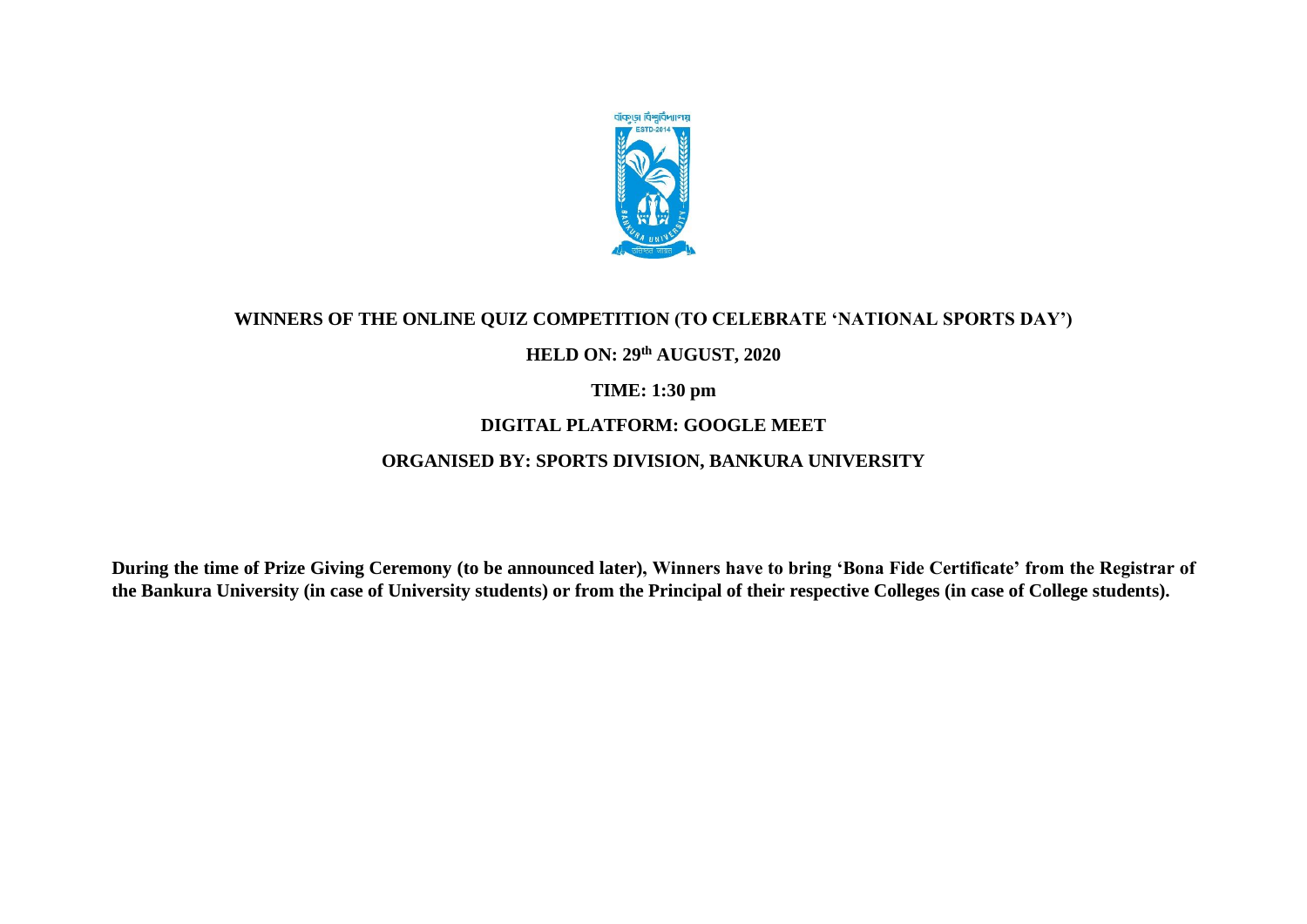| <b>SI</b>      | <b>Winners</b>         | <b>Colleges/ University Departments</b>                 |
|----------------|------------------------|---------------------------------------------------------|
| N <sub>0</sub> |                        |                                                         |
| $\mathbf{1}$   | <b>Raghunath Gorai</b> | <b>Chemistry Department, Bankura University</b>         |
| $\overline{2}$ | <b>Shubham Mondal</b>  | <b>Bengali Department, Bankura University</b>           |
| 3 <sup>1</sup> | Aritra Adhvaryyu       | <b>Political Science Department, Bankura University</b> |
| 4              | Soumitra Satvaya       | English Department, Onda Thana Mahavidyalaya            |
| 5              | Debasmita Chatterjee   | Bankura Zilla Saradamani Mahila Mahavidyapith           |
| 6              | <b>Tanmoy Ghosh</b>    | Physical Education Department, Panchmura Mahavidyalaya  |
| 7              | <b>Buddhadeb Midde</b> | Chatra ramai Pandit Mahavidyalaya                       |
| 8              | <b>Varun Kumar Roy</b> | Saltora Netaji Centenary College                        |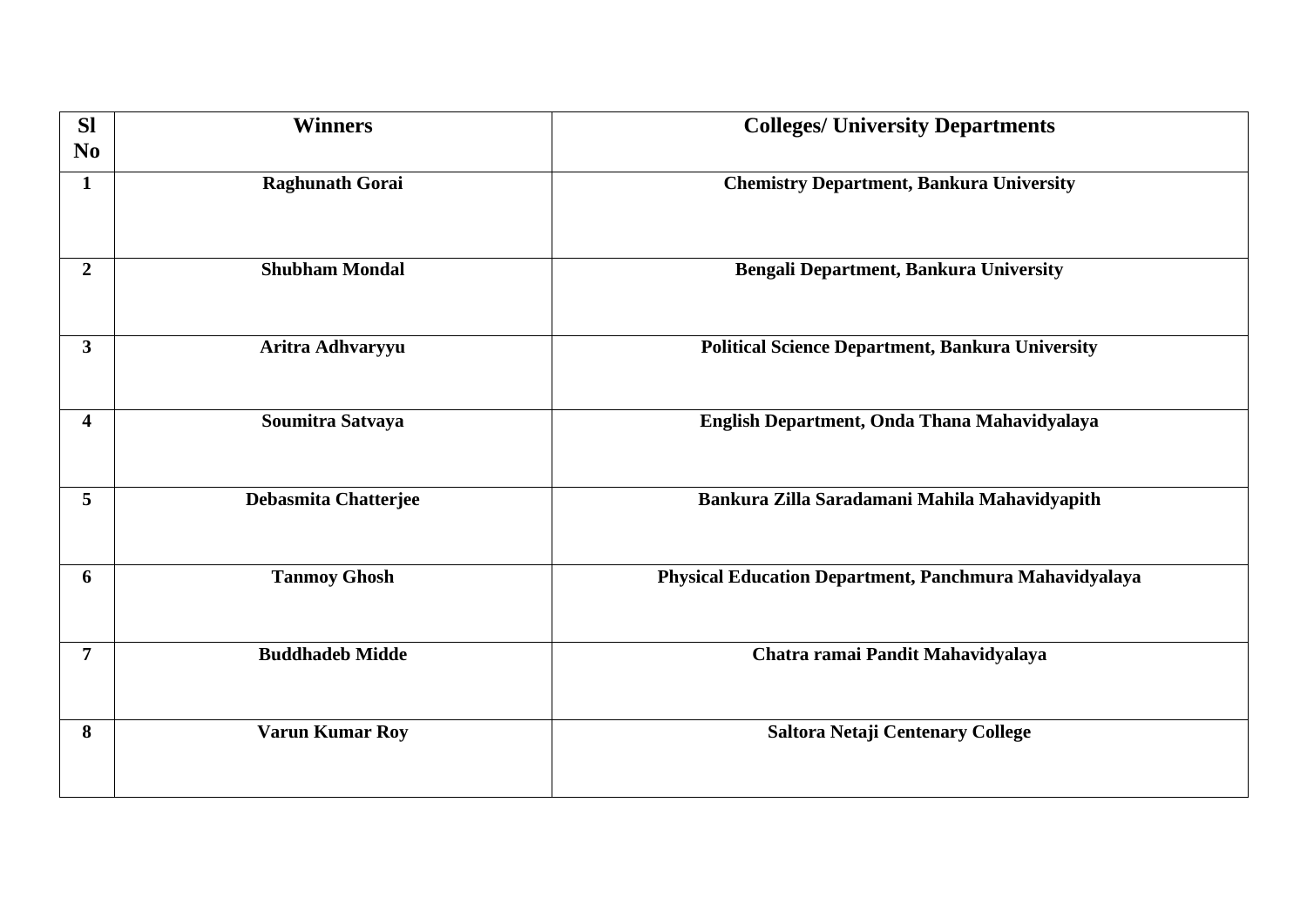| 9  | Puja Pal                    | Physical Education Department, Chatra Ramai Pandit Mahavidyalaya |
|----|-----------------------------|------------------------------------------------------------------|
| 10 | <b>Parthiva Sinha</b>       | English Department, Bankura Sammilani College                    |
| 11 | <b>Ashim Kundu</b>          | Law Department, Bankura University                               |
| 12 | Rajkumar Mitra              | <b>Saldiha College</b>                                           |
| 13 | Aritra Adhvaryyu            | <b>Political Science Department, Bankura University</b>          |
| 14 | <b>Asim Kundu</b>           | Law Department, Bankura University                               |
| 15 | <b>Subham Nag</b>           | English Department, Ramananda College                            |
| 16 | <b>Debasmita Chatterjee</b> | Bankura Zilla Saradamani Mahila Mahavidyapith                    |
| 17 | Samapti Acharyya            | History Department, Swami Dhananjoy Das Kathiababa Mahavidyalaya |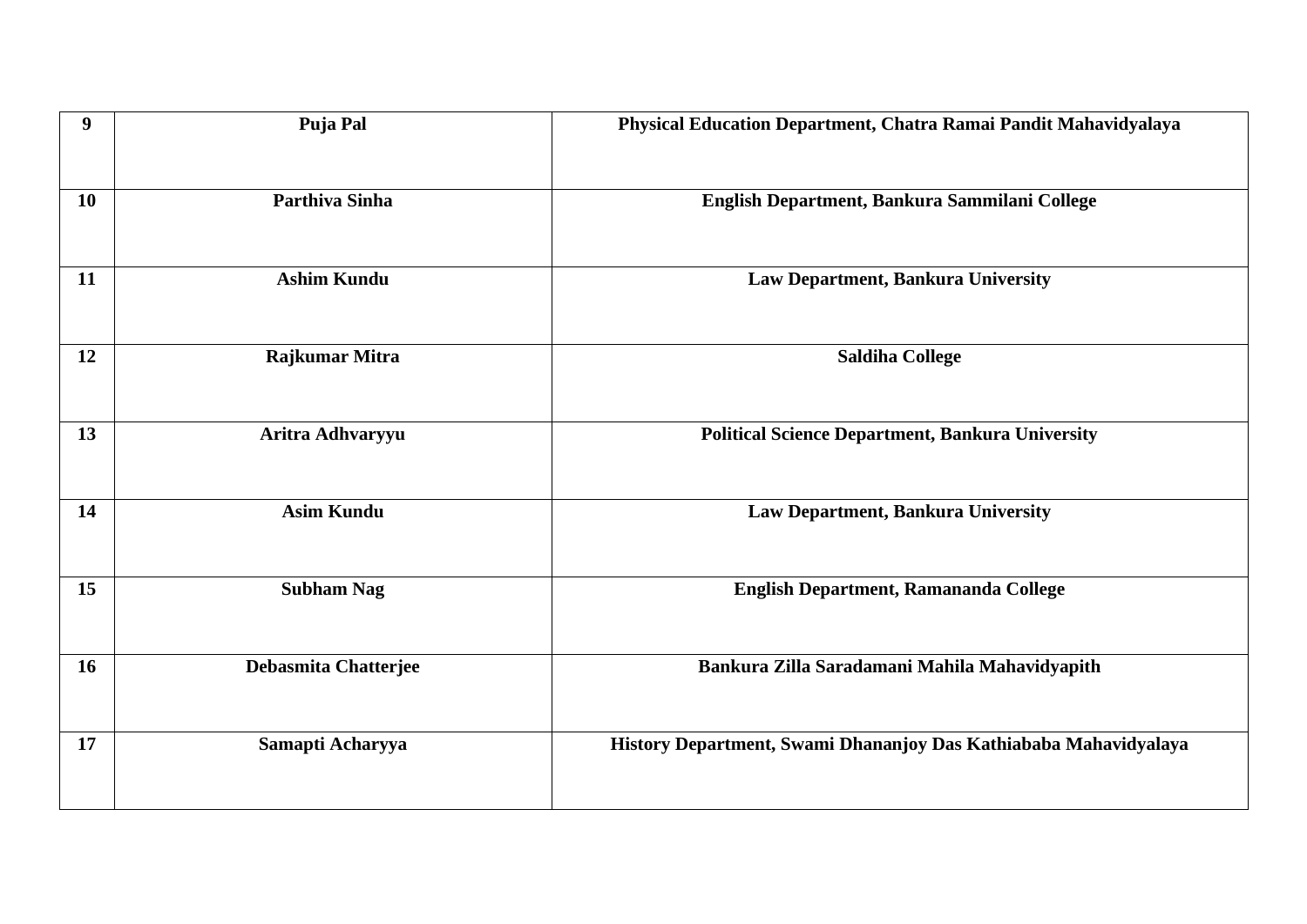| 18 | Raja Mondal             | Bengali Department, Onda Thana Mahavidyalaya  |
|----|-------------------------|-----------------------------------------------|
| 19 | Debasmita Chatterjee    | Bankura Zilla Saradamani Mahila Mahavidyapith |
| 20 | <b>Parthiva Sinha</b>   | English Department, Bankura Sammilani College |
| 21 | <b>Rahul Mandal</b>     | Chatra Ramai Pandit Mahavidyalaya             |
| 22 | <b>Arun Mishra</b>      | Law Department, Bankura University            |
| 23 | Priyanka Mondal         | Law Department, Bankura University            |
| 24 | <b>Asim Kundu</b>       | Law Department, Bankura University            |
| 25 | <b>Parthiva Sinha</b>   | English Department, Bankura Sammilani College |
| 26 | <b>Pratik Choudhury</b> | <b>Physics Department, Bankura University</b> |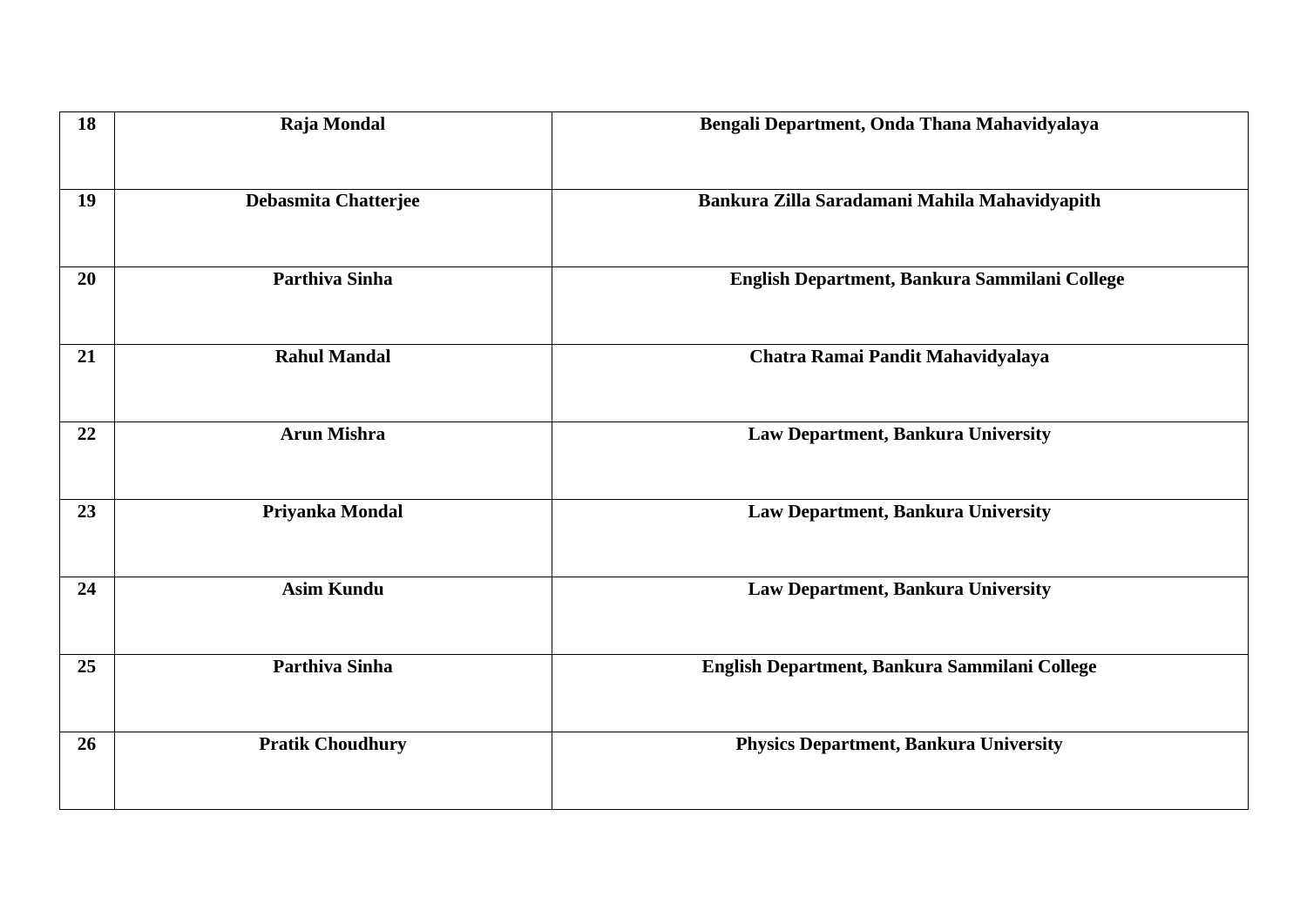| 27 | <b>Annesha Banerjee</b> | Zoology Department, Bankura Christian College           |
|----|-------------------------|---------------------------------------------------------|
| 28 | <b>Amita Ghosh</b>      | <b>Chemistry Department, Bankura University</b>         |
| 29 | <b>Sandip Chowdhury</b> | Chatra Ramai Pandit Mahavidyalaya                       |
| 30 | <b>Tanmoy Ghosh</b>     | Physical Education Department, Panchmura Mahavidyalaya  |
| 31 | <b>Arijit Pal</b>       | Mathematics Department, Bankura Sammilani College       |
| 32 | <b>Arun Mishra</b>      | Law Department, Bankura University                      |
| 33 | <b>Subham Banerjee</b>  | <b>Political Science Department, Bankura University</b> |
| 34 | <b>Subham Nag</b>       | English Department, Ramananda College                   |
| 35 | <b>Shubham Mondal</b>   | Bengali Department, Bankura University                  |